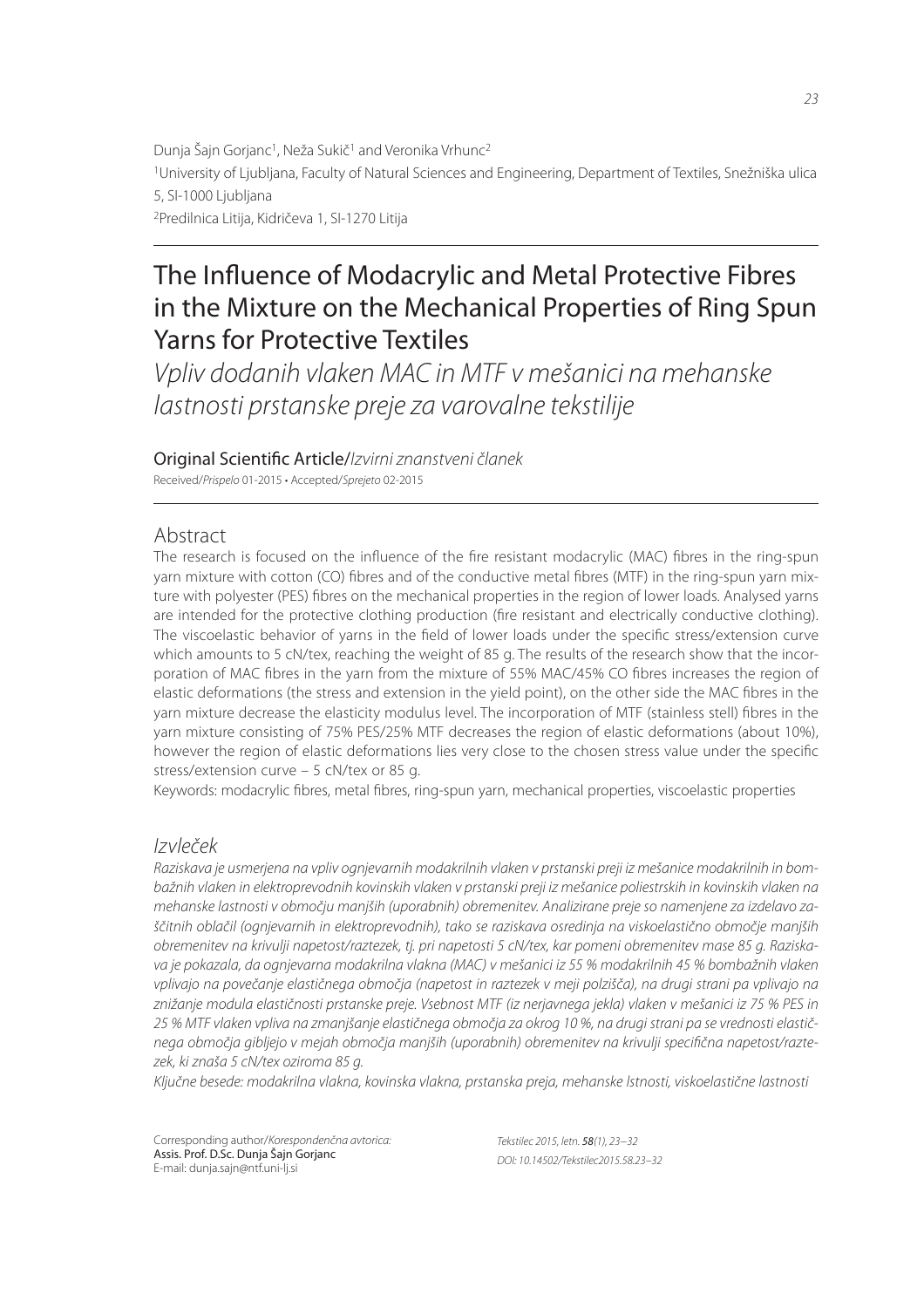#### *The Infl uence of Modacrylic and Metal Protective Fibres in the Mixture on the Mechanical Properties of Ring Spun Yarns for Protective Textiles*

## 1 Introduction

The protection becomes nowadays very important taking into account the industrial developments and the strong need to increase the workwear clothing production, especially in the field of protective clothing. The protective textiles have extraordinary importance for the European textile and clothing industries as well as the end users. Protective textiles show high-tech character and are used mainly in the industrial segments. The expected average increase in Europe in the field of protective textiles production amounts to around 4% [1–3].

Novel developments with complex protection requirements are, apart from the protection against electromagnetic radiation, also directed to the protective clothing for electricians working on energized plants with the risk of exposure to very high arcing flames. The facts presented above have encouraged the direction of the research in regard to the mechanical behavior of the ring-spun yarn from flame resistant and electrically conductive yarn mixtures. Certain authors dealt with the flame retardant properties of yarns and fabrics. In recent years, many researchers are interested also in electrical and conductive properties of fibres and fabrics intended for protective clothing [4–7].

Approximately 90% of global fiber consumption is processed into yarns, with 57% of the entire production consisting of yarns from chemical fibres. About 8% of the yarn production belongs to the organic fibres intended for protective clothing, while inorganic fibres present around 1% of yarn production intended for protective clothing [8].

The number of natural disasters such as floodings, landslides and fires are unfortunately increasing in the last few years. With the increasing of disasters, the need of functional textiles, i. e. the protective clothing for firefighters, rescuers, civil protection, police is also increasing. That is the main reason for choosing the research which deals with so–called protective ring-spun yarn loading behavior.

A growing segment of the industrial textiles industry has therefore been involved in a number of new developments in fibres, fabrics and protective clothing. For heat and flame protection, requirements range from clothing for situations in which the wearers may be subjected to occasional exposure to a moderate level of radiant heat as part of their normal working day, to clothing for prolonged protection, where the wearer is subject to several factors such as radiant and convective heat, to direct flame, for example the firefighter's suit.

The effect of heat on a textile material can produce physical as well as chemical change. In thermoplastic bres, the physical changes occur at the glass (Tg), and melting temperature (Tm), while the chemical changes take place at pyrolysis temperatures (Tp) at which thermal degradation occurs. Textile combustion is a complex process that involves heating, decomposition leading to gasification (fuel generation), ignition and flame propagation. Fibres with LOI (limiting oxygen index) greater than 25% are flame retardant. For protective clothing, however, there are additional requirements, such as protection against heat by providing insulation, as well as high dimensional stability of the fabrics, so that, upon exposure to the heat fluxes that are expected during the course of the wearer's work, they will neither shrink nor melt [1, 2]. The fibres could be classified into two categories:

- Inherently flame-retardant fibres, such as aramid, modacrylic, polybenzimidazole (PBI), Panox (oxidised acrylic) or semicarbon, phenolic, asbestos, ceramic etc.
- chemically modified fibres and fabrics, for example, flame retardant cotton, wool, viscose and synthetic fibres.

Electromagnetic radiation has become the fourth most serious source of public pollution in addition to noise, water and air. It is claimed that the electromagnetic waves affect human health and the performance of electrical and electronic devices.

Textile materials made with conductive fibres and yarns can shield the large part of the electromagnetic waves and protect health of the humans and animals. Conventional textile fabrics are poor electrical conductors. Conducting yarns are used to produce fabrics for electromagnetic shielding and electrostatic charge dissipation. Such yarns and fabrics are increasingly used in applications where flexibility and conformability are important. Demand for these products has increased rapidly.

Conductive yarns are produced from metal fibres which have high electrical conductivity, such as stainless steel and copper. They are produced by mixing metal fibres with chemical fibres, cotton and viscose fibres; these increase the electrical conductivity of the fabric, thus eliminating electrostatic charges and preventing static loading on the fabric [1–3].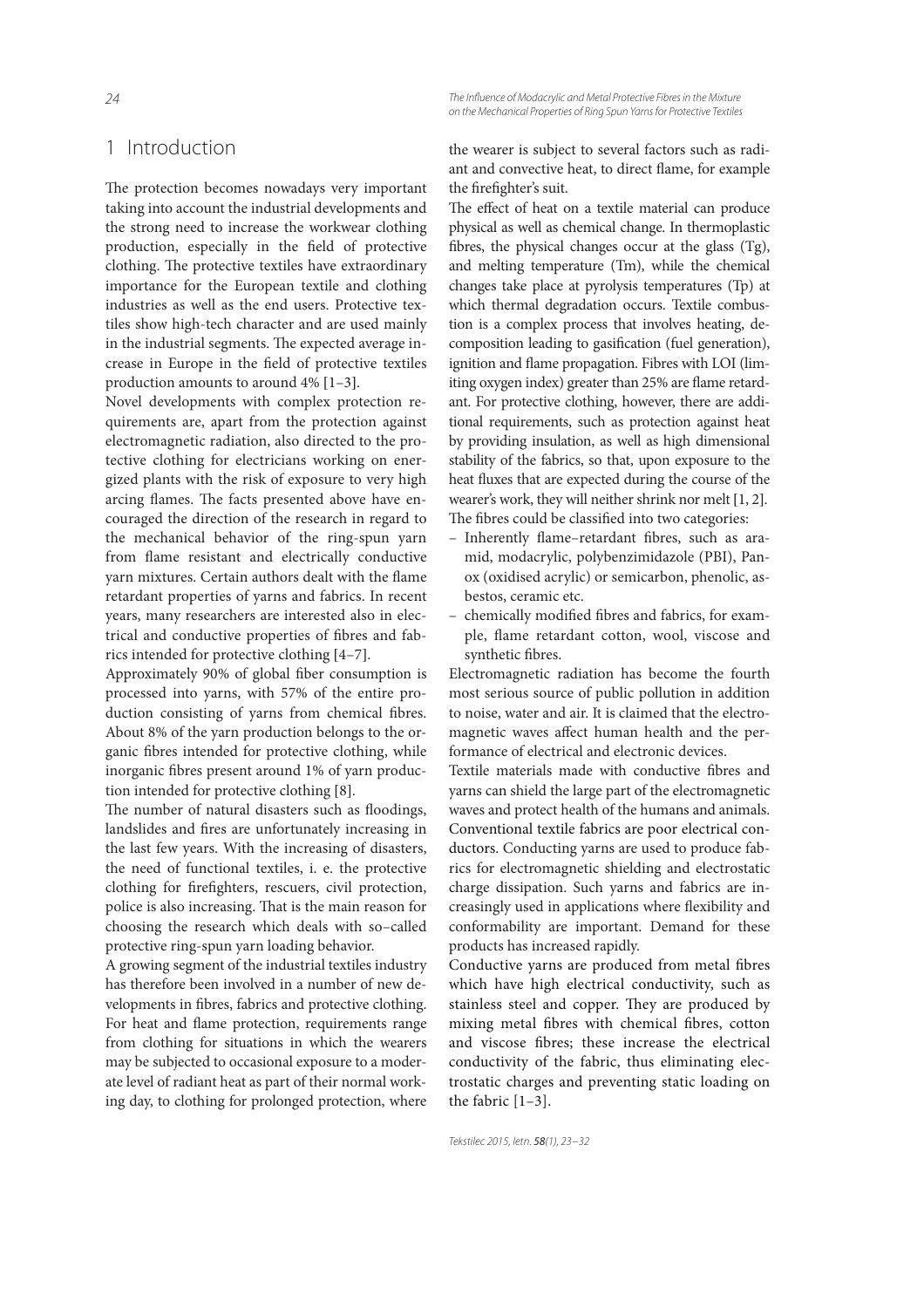#### **Modacrylic fibres**

Modacrylic fibres are chemical fibres which are composed of less than 85% but at least 35% by weight of acrylonitrile units and have excellent chemical, sun light and flame resistance. The modacrylic fibre melts at around 180–185 °C and exhibits a high range of moisture, around 3.0–3.5%. Temperatures exceeding 150 °C will cause modacrylic fibre to turn yellow, nevertheless, the modacrylic fibre has a very good flame resistance and good weathering resistance. The specific stress of modacrylic fibres ranges from 15.9–22.1 cN/tex with 35–40% elongation. Modacrylic fibres have high value of elastic recovery  $(88%$  at 4% deformation), while their specific gravity is 1.37 g/cm<sup>3</sup>[10–13].

#### **Metal bres**

Metal fibres are fibres produced from metals, which may be used alone or in combination with other substances. Metal fibres are produced mainly from aluminum, stainless steel and nickel. Their melting point stands at approximately 1426 °C.

Their specific breaking stress stands at around 22.3 cN/tex, with breaking elongation lower than 1% and they are chemical and thermal resistant.

They are also excellent electrical conductors, rather than stainless steel which is poor conductor, and may be used for resistance heating.

Metal fibres have higher melting point and are more heat resistant than ordinary fibres.

In addition, they are flame resistant and are used mainly for protective fabrics, carpets, upholstery, work clothing and protective clothing [10–17].

The research focuses on the influence of the fire resistant modacrylic (MAC) fibres in the mixture of 55% MAC/45% CO (MAC/CO) fibres and the conductive metal fibres  $(MTF)$  in the mixture of 75% PES/25% MTF (PES/MTF) fibres on the mechanical and viscoelastic properties of the ring-spun yarn. Since the yarns analysed are intended for the protective clothing production, the research focuses on the mechanical behavior of the yarns analysed. The research focuses on the field of lower loads under the specific stress/extension curve which amounts to 5 cN/tex, wherein the stress presents the weight of around 85 g.

With that purpose the two-plied fire resistant ringspun yarn from 100% cotton fibres (100% CO fibres) and the mixture of modacrylic and cotton two-plied yarn in the percentage ratio of 55%/45% were analysed in the first part. Furthermore, the research focuses on the ring-spun yarn from the 100% PES fibres and the electrically conductive yarn from mixture of PES and metal fibres with the ratio of 75%/25%. In the experimental part the mechanical properties (specific stress and extension) were analysed and yarn quality (unevenness) such as yarn imperfections (the mass irregularity  $CV<sub>m</sub>$ , thin and thick  $\arccos/1,000$  m, neps and yarn hairiness). The yarn quality was measured on the Uster Tester, while the mechanical properties of analysed yarns were measured on Statimat Tester. The viscoelastic properties (elasticity modulus, the yield point) were calculated from the specific stress/extension curve using DINARA® software [9].

## 2 Materials and methods

In the research, two-plied ring-spun yarn from 100% cotton fibres and the mixture of modacrylic and cotton fibres in the ratio of 55% modacrylic fibres and 45% cotton fibres were analysed in the first part (short MAC/CO). While in the second part, the research concentrates on the single ringspun yarn from the 100% PES fibres and the yarn from mixture of PES and metal fibres, with percentage ratio of 75% PES/25% MTF (short PES/ MTF) fibres.

The yarns analysed were produced in Predilnica Litija from short staple fibres. The fineness of the single- and two-plied yarns amounts to 16.67 tex.

The two-plied yarn from 100% cotton fibres and the mixture of modacrylic and cotton fibres in the ratio of 55% modacrylic fibres and 45% cotton fibres is wound, doubled and twisted with 720 and 660 twist per meter in the S-direction (counterclockwise direction).

The yarn quality and irregularity, yarn imperfections (the mass irregularity  $CV<sub>m</sub>$  in percents, the number of thin and thick areas/1000 m, the number of neps) and yarn hairiness were measured on the Uster Tester, while the mechanical properties (stress and extension) were measured on Statimat tester.

On the Uster Tester the yarn is passed through the electric field of a measuring capacitor. Mass variation of the yarn causes the disturbance of the electric field which is converted into electric signal.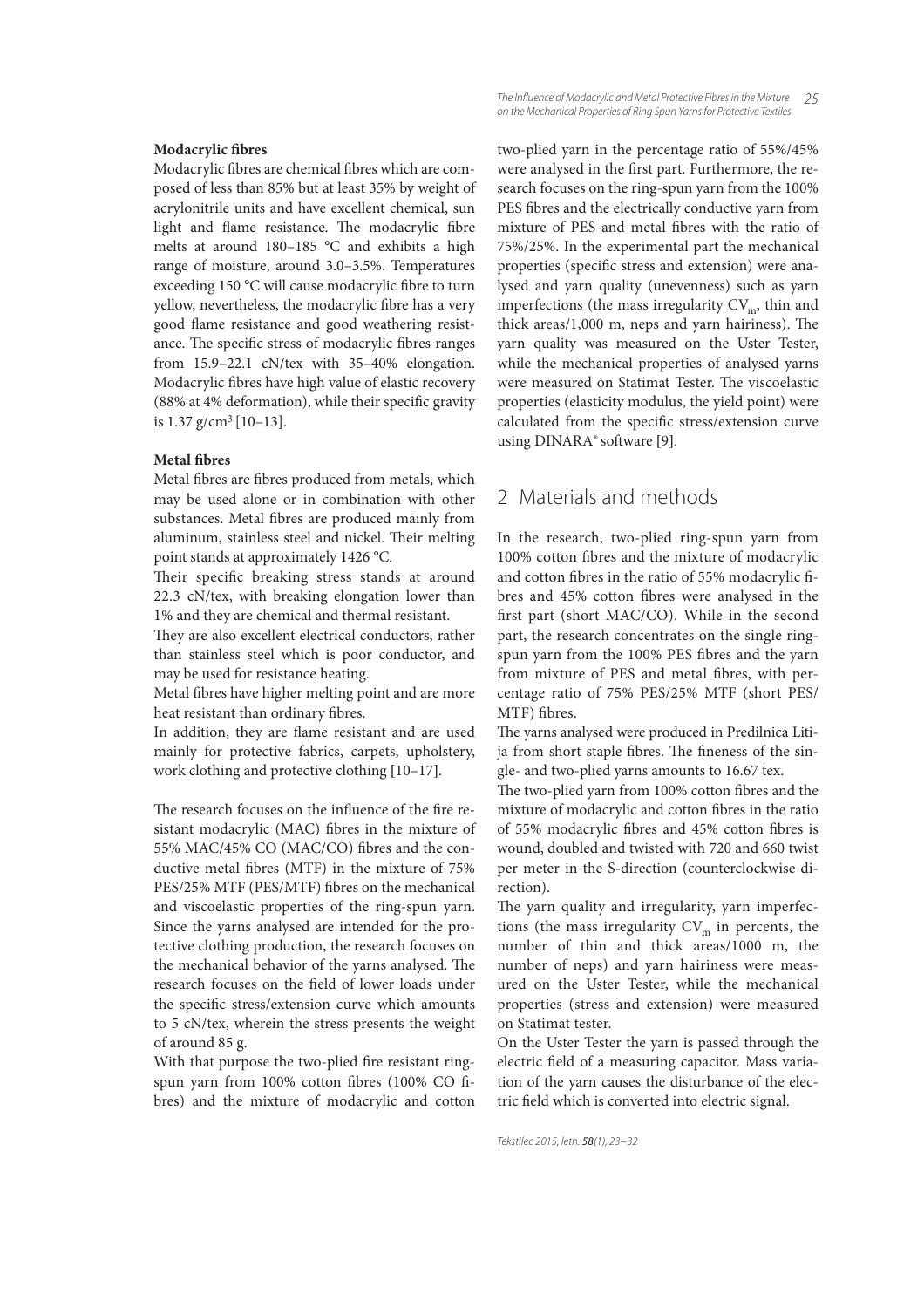*The Infl uence of Modacrylic and Metal Protective Fibres in the Mixture on the Mechanical Properties of Ring Spun Yarns for Protective Textiles*

The capacitive sensor of Uster Tester is not able to measure the irregularity of special yarns containing electrically conductive material such a metallic fibres, etc.

The viscoelastic properties such as elasticity modulus and the yield point were calculated using DINARA® software [9].

The scanning electron microscope (SEM) view of analysed ring-spun yarns from the mixture of MAC/ CO and the mixture of PES/MTF fibres is presented in the Figure 1.

Table 1 presents the basic properties of raw material (fibres), while Table 2 presents the basic properties of yarns. The irregularity (quality) of yarn is measured on the Uster Tester (Table 3).

| Type of fibre   | Diameter<br>$(\mu m)$ | Fineness<br>(dtex) | Length<br>(mm) | Specific breaking<br>stress (cN/tex) | <b>Breaking</b><br>extension<br>$(\%)$ | LOI<br>index<br>(% ) |
|-----------------|-----------------------|--------------------|----------------|--------------------------------------|----------------------------------------|----------------------|
| Stainless steel | 8.4                   | 2.7                | 60             | 22.3                                 | $\leq$ 1                               | 100                  |
| Modacrylic      | 13.7                  | 1.7                | 38             | 24.8                                 | 33.2                                   | $33 - 34$            |
| Cotton          | 15.6                  | 1.7                | 34             | 43.9                                 | 10                                     | $18 - 20$            |
| Polyester       | 12.6                  | 1.5                | 38             | 60                                   | 18                                     | $20 - 22$            |

Table 1: The basic properties of fibres



Figure 1: The scanning electron microscope view (cross-sectional) of the ring-spun yarns from the mixture of  $MAC/CO$  (a) and the mixture of PES/MTF fibres (b)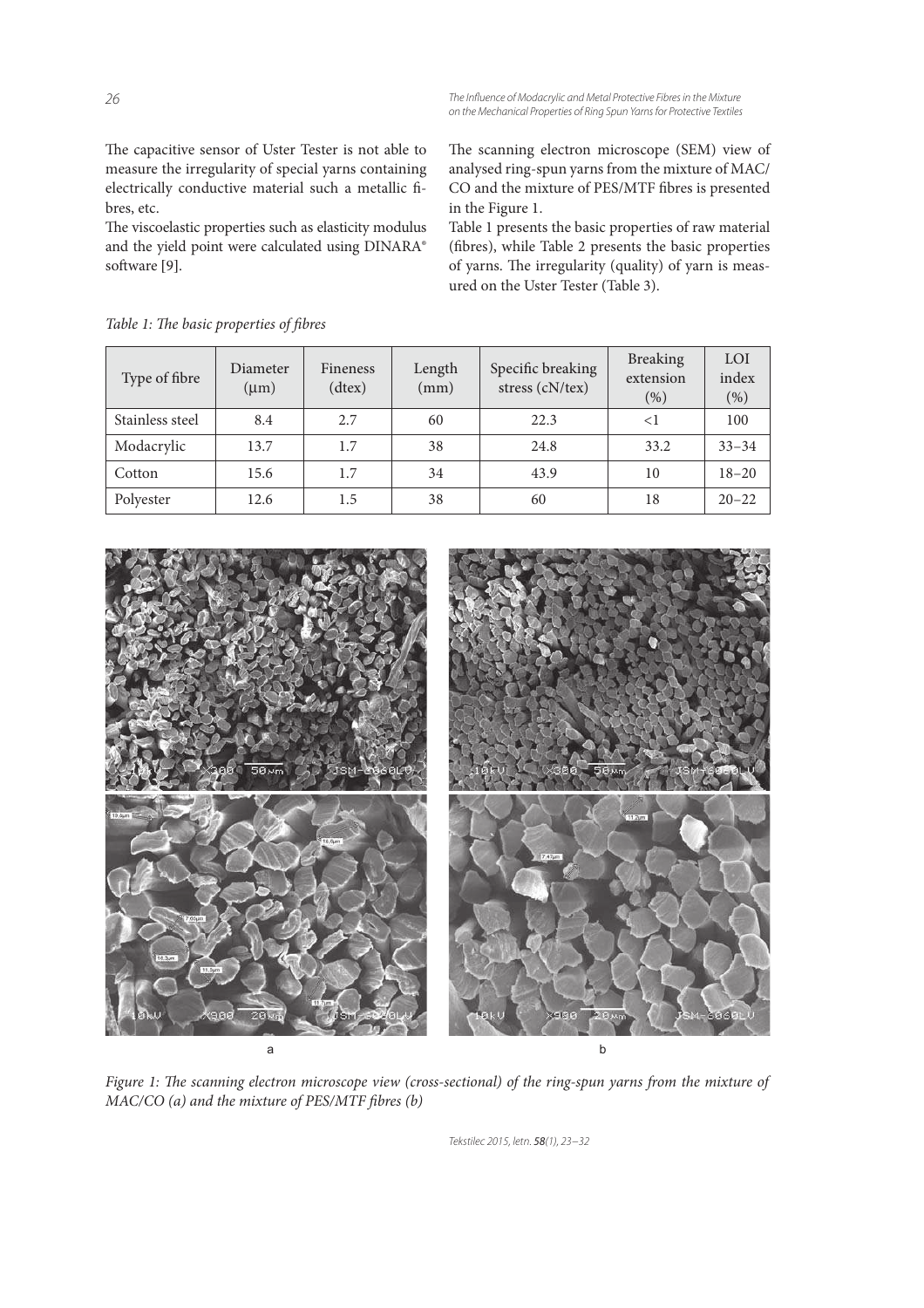*27 The Infl uence of Modacrylic and Metal Protective Fibres in the Mixture on the Mechanical Properties of Ring Spun Yarns for Protective Textiles*

|                          |                    | Yarn                           | Turns | Twist       | Scanning electron microscope view at magnification |                                                       |  |
|--------------------------|--------------------|--------------------------------|-------|-------------|----------------------------------------------------|-------------------------------------------------------|--|
| Sample                   | Fineness<br>(text) | type                           | per   | direction   | $\times$ 120                                       | $\times$ 270                                          |  |
|                          |                    |                                | meter |             |                                                    | $\times$ 350                                          |  |
| $\rm CO$<br>$100\%$      | 16.67              |                                | 660   |             |                                                    |                                                       |  |
| $\rm MAC/$<br>${\rm CO}$ | 16.67              | Two-<br>plied<br>ring-<br>spun | 720   |             | $×120$ $100 \mu m$<br>13KU                         | 12.4pm<br>56 <sub>mm</sub><br>$\times$ z $70$<br>13kV |  |
| PES<br>$100\%$           | 16.67              |                                | 770   | $\mathbf S$ |                                                    |                                                       |  |
| PES/<br><b>MTF</b>       | 16.67              | Single<br>ring-<br>spun        | 930   |             | 112m<br>$×120$ $100 \mu m$<br>13kV                 | 12.641<br><b>PES fibre</b><br><b>A</b> then           |  |

Table 2: The basic properties of yarn's samples

Table 3: The mechanical and physical properties of analysed ring-spun yarn

|                     | Raw material                               |                                             |                                        |                                       |                                                    |                          |                           |                |                     |  |
|---------------------|--------------------------------------------|---------------------------------------------|----------------------------------------|---------------------------------------|----------------------------------------------------|--------------------------|---------------------------|----------------|---------------------|--|
| Sample              | Specific<br>breaking<br>stress<br>[cN/tex] | CV of<br>spec.<br>breaking<br>stress<br>[%] | <b>Breaking</b><br>extension<br>$[\%]$ | CV of<br>breaking<br>extension<br>[%] | The mass<br>irregularity<br>CV <sub>m</sub><br>[%] | Thin<br>places/<br>1000m | Thick<br>places/<br>1000m | Neps/<br>1000m | Hairiness/<br>1000m |  |
| CO<br>100%          | 23.0                                       | 4.0                                         | 5.9                                    | 7.2                                   | 8.8                                                | $\theta$                 | 1                         | 2              | 7.3                 |  |
| <b>MAC</b><br>100 % | 15.8                                       | 6.3                                         | 18,7                                   | 5.7                                   | 9.7                                                | $\mathbf{0}$             | $\mathbf{0}$              | $\theta$       | 7.8                 |  |
| MAC/CO<br>55%/45%   | 13.3                                       | 5.8                                         | 5.9                                    | 9.8                                   | 9.8                                                | $\overline{2}$           | 17                        | 29             | 6.4                 |  |
| <b>PES</b><br>100%  | 34.5                                       | 9.7                                         | 11.4                                   | 8.6                                   | 11.8                                               | $\overline{2}$           | 5                         | 14             | 5.8                 |  |
| PES/MTF             | 21.8                                       | 11.6                                        | 12.6                                   | 10.3                                  |                                                    |                          |                           |                |                     |  |

\* The mass irregularity, thin places, thick places, neps and hairiness of analysed ring-spun yarn were determined on the Uster Tester (capacitive sensor method) only for non-conductive yarns such are CO, MAC, MAC/CO and PES yarn.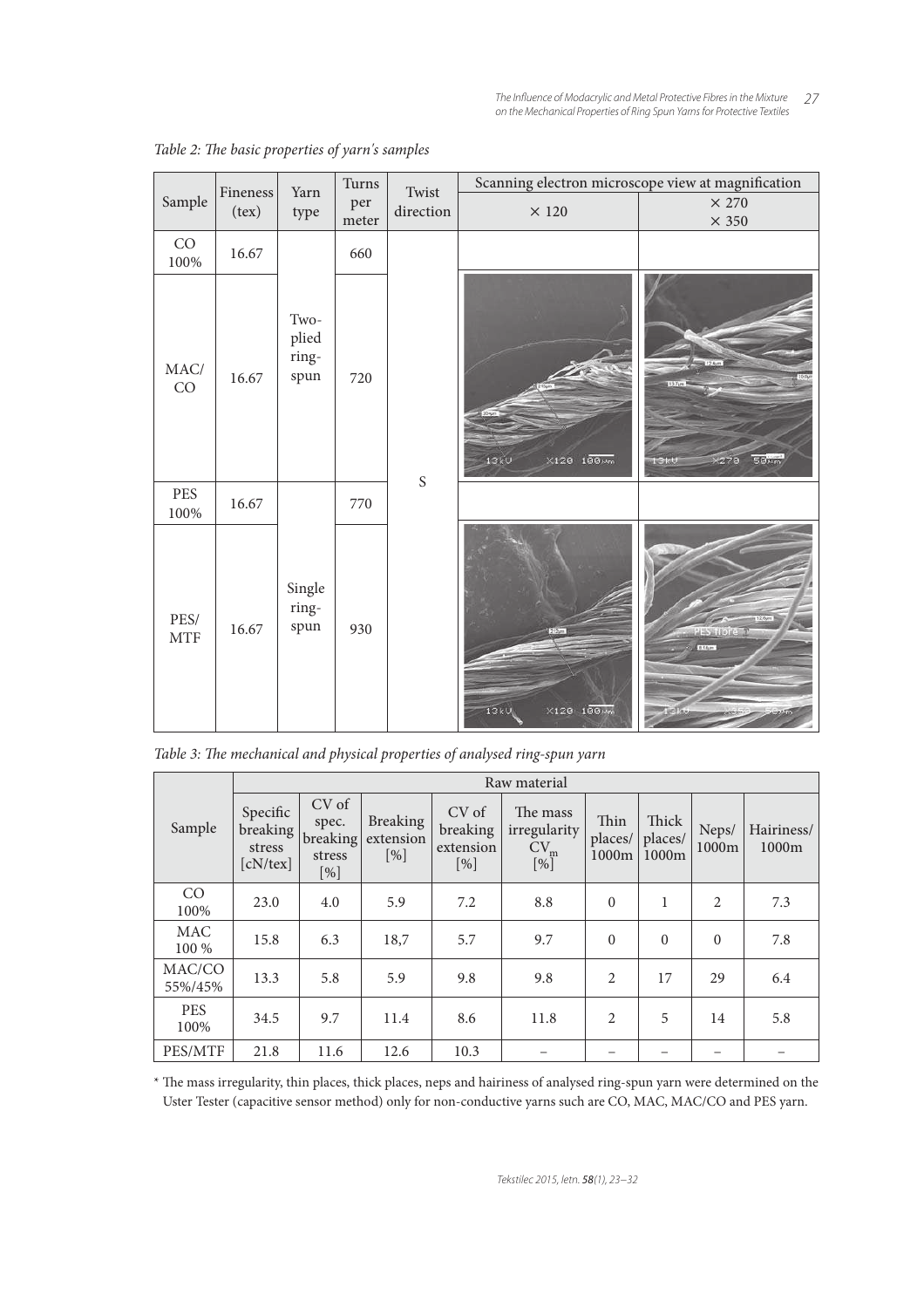## 3 Results and discussion

#### 3.1 The results of specific breaking stress and *extension*

The results of specific breaking stress and extension of analysed fibres (MAC, CO, PES and MTF) and yarns (MAC/CO, 100% MAC, 100% CO, PES/MTF and 100% PES yarn) are listed in Table 4.

Table 4: The results of specific breaking stress and breaking extension analysed fibres and yarns

| Type of<br>fibres/yarn |                    | Property                                   |                                     |  |  |
|------------------------|--------------------|--------------------------------------------|-------------------------------------|--|--|
|                        |                    | Specific<br>breaking<br>stress<br>[cN/tex] | <b>Breaking</b><br>extension<br>[%] |  |  |
| Fibres                 | <b>MAC</b>         | 24.8                                       | 33.2                                |  |  |
|                        | CO                 | 43.9                                       | 10.0                                |  |  |
|                        | <b>PES</b>         | 60.0                                       | 18.0                                |  |  |
|                        | <b>MTF</b>         | 22.3                                       | 1.0                                 |  |  |
| Yarns                  | MAC/<br>CO         | 13.3                                       | 5.8                                 |  |  |
|                        | 100%<br><b>MAC</b> | 15.8                                       | 18.7                                |  |  |
|                        | 100%<br>CO         | 23.0                                       | 5.9                                 |  |  |
|                        | PES/<br><b>MTF</b> | 21.8                                       | 12.6                                |  |  |
|                        | 100%<br><b>PES</b> | 34.5                                       | 11.4                                |  |  |

The analysis of specific breaking stress (Table 4) of the varn from the mixture of MAC/CO fibres has the lowest value which amounts to 13.3 cN/tex. The specific breaking stresses of the 100% MAC and the 100% cotton yarns are higher (15.8 cN/tex and 23.0 cN/tex).

The yarn from the mixture of MAC/CO fibres has the lowest specific breaking stress  $(13.3 \text{ cN/tex})$ mainly due to the very high difference between the specific breaking stresses of cotton fibres (43.9 cN/ tex) and modacrylic fibres (24.8 cN/tex). That results in the specific breaking stress level decrease of the MAC/CO yarn, from 23.0 cN/tex (100% cotton yarn) and 15.8 cN/tex (100% MAC yarn) to 13.3 cN/ tex (MAC/CO yarn).

The MAC/CO yarn has the breaking extension of 5.8% and similar values are measured with the 100%

*The Infl uence of Modacrylic and Metal Protective Fibres in the Mixture on the Mechanical Properties of Ring Spun Yarns for Protective Textiles*

CO yarn, while the breaking extension is the highest with the 100% MAC yarn (18.7%).

Since the fire protection of the MAC/CO yarn is dominant, MAC fibres exert the LOI index between 33-34% (the limit of flame resistant fibres of LOI index is 25%) and ensure fire and heat resistance of the protective clothing produced from that yarn. The specific breaking stress of MAC/CO yarn is only about 2% lower than with 100% MAC yarn, but the incorporation of cotton fibres in the yarn  $(45%$  of cotton fibres in the mixture) is very important from the point of view of comfort properties (water vapor permeability, air permeability, thermal conduction, etc.) of the yarn intended for the protective clothing.

On the other hand, the results of the mechanical and physical properties of yarn (coefficient of the variation of mass, thick and thin areas/1000 m, neps, hairiness) which are listed in Table 3, show that the variation in mass per unit length along the yarn  $(CV_m)$  is similar and amounts to 9.7% (100%) MAC yarn) and 9.8% (MAC/CO yarn). The number of thick and thin areas increases from zero (100% MAC yarn) and one (100% cotton yarn) to 17 (thick areas/1,000 m) and 29 (neps/1,000 m) of MAC/CO yarn, meaning the yarn from the mixture is nonuniform. The irregularity of yarn has a profound influence on the appearance of yarn and fabric. In contrast, the yarn from the mixture of MAC/CO fibres is less hairy (hairiness of 100% MAC yarn is 7.8, while the hairiness of the MAC/CO yarn is 6.4). The main reason of low hairiness lies in the different lengths of the MAC fibres (38 mm) and cotton fibres (34 mm). The percentage of longer MAC fibres in the yarn mixture is higher (55%) and prevents the transport of shorter cotton fibres from the inner to the upper (sheath) side of the yarn. On the other hand, lower hairiness of the MAC/CO yarn affects the higher abrasion resistance and better appearance of the yarn.

The second part of the research is directed to the mechanical properties of protective single PES/ MTF yarn (Table 4) with MTFs which are fire resistant, heat resistant and have high conductivity. The results of the specific breaking stress show that the PES/MTF yarn has lower specific breaking stress (21.8 cN/tex) than the 100% PES yarn (34.5 cN/tex). The metal fibres (stainless steel) are coarser (2.7) dtex), longer (60 mm) and thinner (7  $\mu$ m) than the PES fibres (fineness 1.5 dtex, length 38 mm and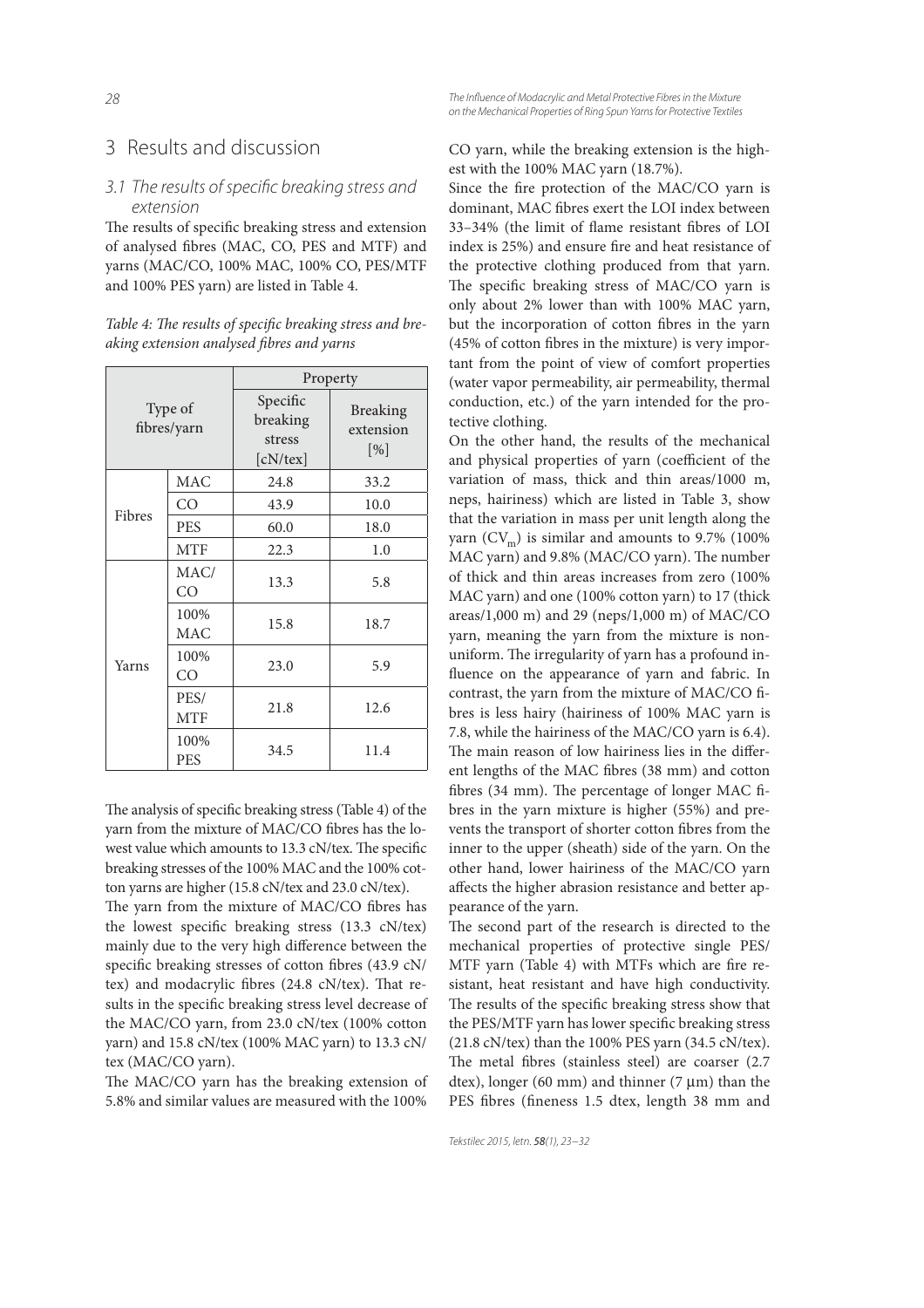The results of the yarn quality (coefficient of the variation of mass, thick and thin areas/1000 m, neps, hairiness) are measured with the 100% PES yarn (Table 3). The results of the yarn quality show that the variation in mass per unit length along the yarn  $(CV_m)$  amounts to 11.8 and is higher than with the 100% MAC yarn, 100% cotton yarn and MAC/ CO yarn, however the number of thick and thin areas/1000 m and hairiness are lower than with the MAC/CO yarn.

### *3.2 The results of mechanical behavior of yarns with loading*

The results of specific breaking stress and extension curve of fibres and yarns from the 100% cotton, the 100% MAC and MAC/CO yarns are shown in Figure 2. Figure 3 shows the specific stress/extension curve of the MAC/CO yarn with the 1st, 2nd and 3rd derivatives of the specific stress/extension curve. The results of the specific breaking stress and extension curve of fibres and yarns from the 100% PES and the PES/MTF yarn are figured in Figure 4. Figure 5 presents the specific stress/extension curve of the PES/MTF yarn with the 1st, 2nd and 3rd derivatives of the specific stress/extension curve.



Figure 2: The specific stress/extension curve of the 100% CO, 100% MAC and MAC/CO yarn

The MAC/CO yarn demonstrates the lowest specific breaking stress (13.3 cN/tex) and breaking extension  $(5.8\%)$ . The reason lies in the high difference between the specific breaking stresses and breaking extensions of the 100% CO and the 100% MAC yarn (see Figure 2). In other words, the specific breaking stress decreases from 23.0 cN/tex (100% CO yarn) and 15.8 cN/tex (100% MAC yarn) to 13.3 cN/tex (MAC/CO yarn) (see Figure 2).

The straight-shaped MAC/CO yarn specific stress/ extension curve represents the yarn with high modulus. The MAC/CO yarn has a high resistance to loading in comparison with the 100% MAC yarn. The high resistance of the MAC/CO yarn to loading reflects in the lower breaking extension. The 100% cotton yarn proves lower breaking extension, while the 100% MAC yarn, which has the highest breaking extension, consequently proves the lowest modulus.



Figure 3: The specific stress/extension curve of MAC/ CO yarn with the 1st (Y1),  $2^{nd}$  (Y2) and  $3^{rd}$  (Y3) derivatives

The first derivative of the specific stress/extension curve of MAC/CO yarn shows lower value of elasticity modulus (3.9 cN/tex) than 100% cotton yarn  $(4.3 \text{ cN/tex})$  (see Figure 3). The resistance of yarn on loading in the elastic region – the field of elastic deformations of the MAC /CO yarn – is about 10% lower. The first deformations in the yarn cause the moving of the fibres in the sheath. That deformations are completely recoverable until they reach the yield point, which presents the limit of elastic region. The yield point is calculated from the 2nd and the 3rd derivative of the specific stress/extension curve in the point where the 2nd derivative is minimal or maximal and 3<sup>rd</sup> derivative is zero. The specific stress in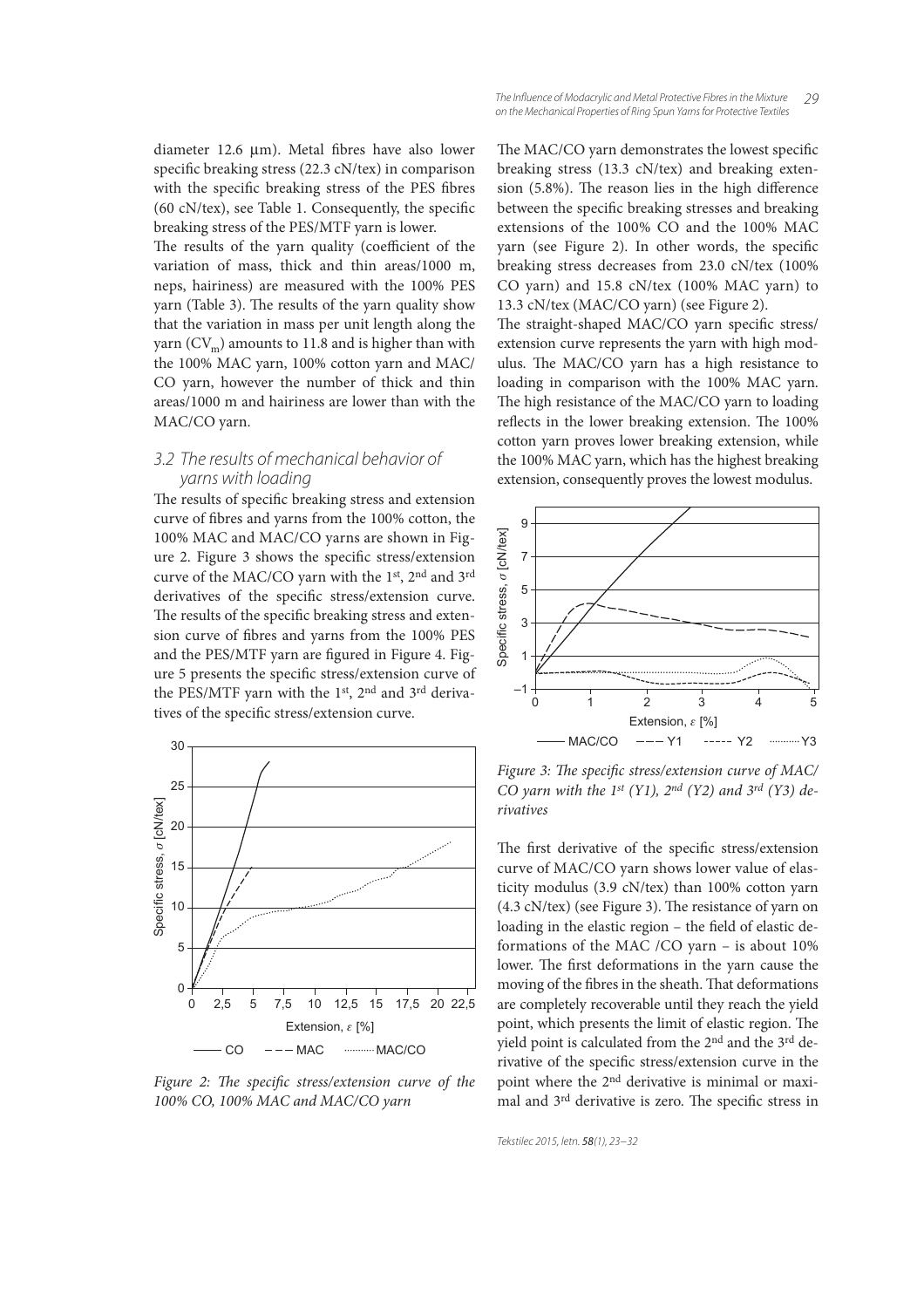the yield point of the MAC/CO yarn is 7.83 cN/ tex, while the extension in the yield point amounts to 2.1%. On the other hand, the specific stress in the yield point of the 100% cotton yarn is 5.42 cN/ tex, while the extension in the yield point amounts to 1.4%.

The results of viscoelastic parameters of the MAC/ CO yarn in comparison with results of 100% cotton yarn show that the incorporation of MAC fibres in the yarn mixture decreases the elasticity modulus of the MAC/CO yarn by about 10%. On the other hand, the incorporation of MAC fibres increases the yield point level by about 45%, consequently also increasing the field of elastic deformations. The specific stress in the yield point of the MAC/CO yarn is 7.83 cN/tex, thus being higher than the so-called stress value of 5 cN/tex (85 g), which was selected by this research.



Figure 4: The specific stress/extension curve of the 100% PES and PES/MTF yarn

The PES/MTF yarn has lower modulus and offers lower resistance to loading than the 100% PES yarn (see Figure 4). The reason lies in the specific breaking stress level which is the consequence of the type of raw material and is lower with the PES/MTF yarn (21.8 cN/tex) than with the 100% PES yarn (34.5 cN/ tex). The metal fibres (stainless steel) are coarser  $(2.7$  dtex) and longer  $(60 \text{ mm})$  than the PES fibres (fineness 1.5 dtex and length 38 mm). On the other hand, the MTFs are also thinner and have lower breaking extension (only 1%) than PES fibres (18%) – see Table 2. The MTFs in the PES/MTF yarn break first (they have the lowest breaking extension, 1%) and influence the specific breaking stress level decrease of the PES/MTF yarn. Consequently, the PES/MTF yarn has higher breaking extension than

the 100% PES yarn. The PES/MTF yarn shows lower elasticity modulus in comparison with the 100% PES yarn.



Figure 5: The specific stress/extension curve of the PES/MTF yarn with the 1st (Y1),  $2^{nd}$  (Y2) and  $3^{rd}$ (Y3) derivatives

The first derivative of the specific stress/extension curve of the PES/MTF yarn (see Figure 5) shows higher value of elasticity modulus (8.67 cN/tex) than the MAC/CO yarn (3.9 cN/tex). This would suggest that the PES/MTF yarn ensures higher resistance to loading in the elastic region  $-$  in the field of elastic deformations (see Figure 5). The elasticity modulus of the 100% PES yarn is even higher – 9.64 cN/tex, which is about 10% higher than the elasticity modulus of the PES/MTF yarn. The specific stress in the yield point of the PES/MTF yarn is 4.33 cN/tex, while the extension in the yield point amounts to 1.5%. The specific stress and extension in the yield point of the 100% PES yarn amounts to 4.81 cN/tex and 1.5%. The both yield point levels are a little bit lower than 5 cN/tex (80 g) which represents the amount chosen as the limit of elastic extension by this research.

The results of the viscoelastic parameters (the elasticity modulus and the yield point) show that the elasticity modulus of the PES/MTF yarn is about 10% lower than with the 100% PES yarn. On the other hand, the limit of elastic region (the specific stress and extension in the yield point) for the PES/MTF yarn is about 10% lower than with the 100% PES yarn. The MTFs prove very low breaking extension  $(1%)$  and only slight influence on the yield point decrease. Under the yield point, which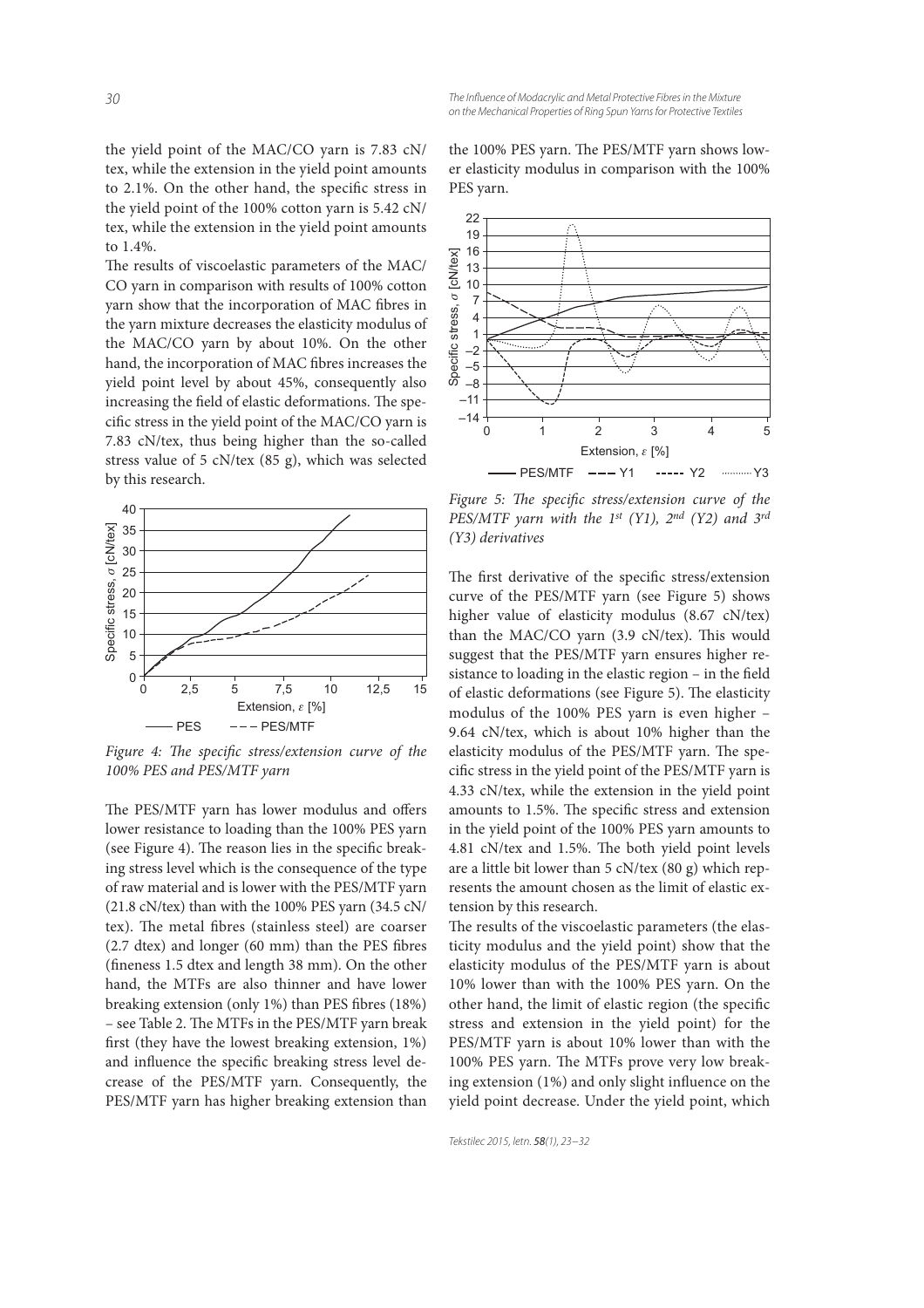presents the numerical limit of elastic deformations, the first movements of fibres in the sheath appear. Above the yield point, the first movements of the fibres in the yarn core appear and consequently also the viscoelastic deformation (time-dependent deformations). The specific stress/extension curve changes its shape.

From the Figure 4 it can be deduced, that the PES/ MTF yarn has a lower field of elastic deformations (under the yield point) than the 100% PES yarn. The field of viscoelastic region of the PES/MTF yarn is wider and finally reaches higher breaking extension (12.6%) than the 100% PES yarn (11.4%).

# 4 Conclusions

In regard to the research of the influence of the fire resistant modacrylic fibres in the MAC/CO yarn and the conductive metal fibres in the PES/MTF yarn on the mechanical and viscoelastic properties in the field of lower loads (5  $cN/text)$ , the following conclusions were drawn:

- The incorporation of fire resistant MAC fibres in the MAC/CO yarn decreases the specific breaking stress level  $(13.3 \text{ cN/tex})$  – the specific breaking stress of the 100% cotton yarn amounts to 23.0 cN/tex, while the changes of breaking extension are only minor and unimportant. The CO fibres (5.9%) in the MAC/CO yarn break first (they have lower breaking extension than MAC fibres -18.7%) and influence the breaking extension level decrease of the MAC/CO (5.8%) yarn in comparison with the breaking extension of MAC bres – 18.7%.
- The incorporation of conductive MTFs decreases the specific breaking stress of the PES/MTF yarn  $(21.8 \text{ cN/tex})$  – the specific breaking stress of the 100% PES yarn is 34.5 cN/tex, while the breaking extension of the PES/MTF yarn is somewhat higher (12.6%).
- The incorporation of fire resistant MAC fibres in the MAC/CO yarn decreases the elasticity modulus by about 10% (3.9 cN/tex), which means that the resistance of MAC/CO yarn in the field of lower loads is lower than with the 100% CO yarn (4.3 cN/tex).
- On the other hand, the specific stress in the yield point of the MAC/CO yarn increases (7.83 cN/ tex) by about 45%, while the specific stress in the

yield point of the 100% CO yarn is 5.42 cN/tex, meaning that the field of elastic deformations of the MAC/CO yarn is wider.

- The incorporation of conductive MTFs decreases the elasticity modulus of the PES/MTF yarn by about 10% (8.6 cN/tex). The elasticity modulus of the 100% PES yarn amounts to 9.64 cN/tex.
- The incorporation of conductive MTFs also decreases the specific stress in the yield point (4.33 cN/ tex) of the PES/MTF yarn, while the specific stress in the yield point of the 100% PES yarn amounts to 4.81 cN/tex. The region of elastic deformations of the PES/MTF yarn is about 11% narrower.
- Based upon the facts presented above, it could be claimed that the incorporation of MAC (modacrylic) fibres, which are fire and heat resistant and intended for protective clothing, mostly increase the region of elastic deformations as well as the superior elastic properties of the MAC/CO yarn, as was predicted. On the other hand, the incorporation of MAC fibres in the yarn decreases the elasticity modulus and increases the deformation level.
- The incorporation of MTFs (metal-stainless steel bres), which are heat resistant and conductive, in the PES/MTF yarn mostly decreases the region of elastic deformations (about 10%). On the other hand, the region of elastic deformations lies very close to the field of lower loads under the specific stress/extension curve which amounts to 5 cN/tex or 85 g.

#### Acknowledgement

The authors are grateful to mag. Mirjam Leskovšek for the help in working on scanning electron microscope.

# References

- 1. SCOTT, Richard, A. Textiles for Protection. Edited by R. A. Scott. Cambridge : Woodhead Publishing, 2005, 3–22.
- 2. HORROCKS, A. R., SUBHASH, C. Anand. Handbook of Technical Textiles, Edited by A. Richard Horrocks, C. Subhash Anand. 1st Edition. Cambridge : Woodhead Publishing, 2000, 42–60.
- 3. LAWRENCE, Carl A. Fundamentals of Spun Yarn Technology. Boca Raton : CRC Press, 2003, 38–44.